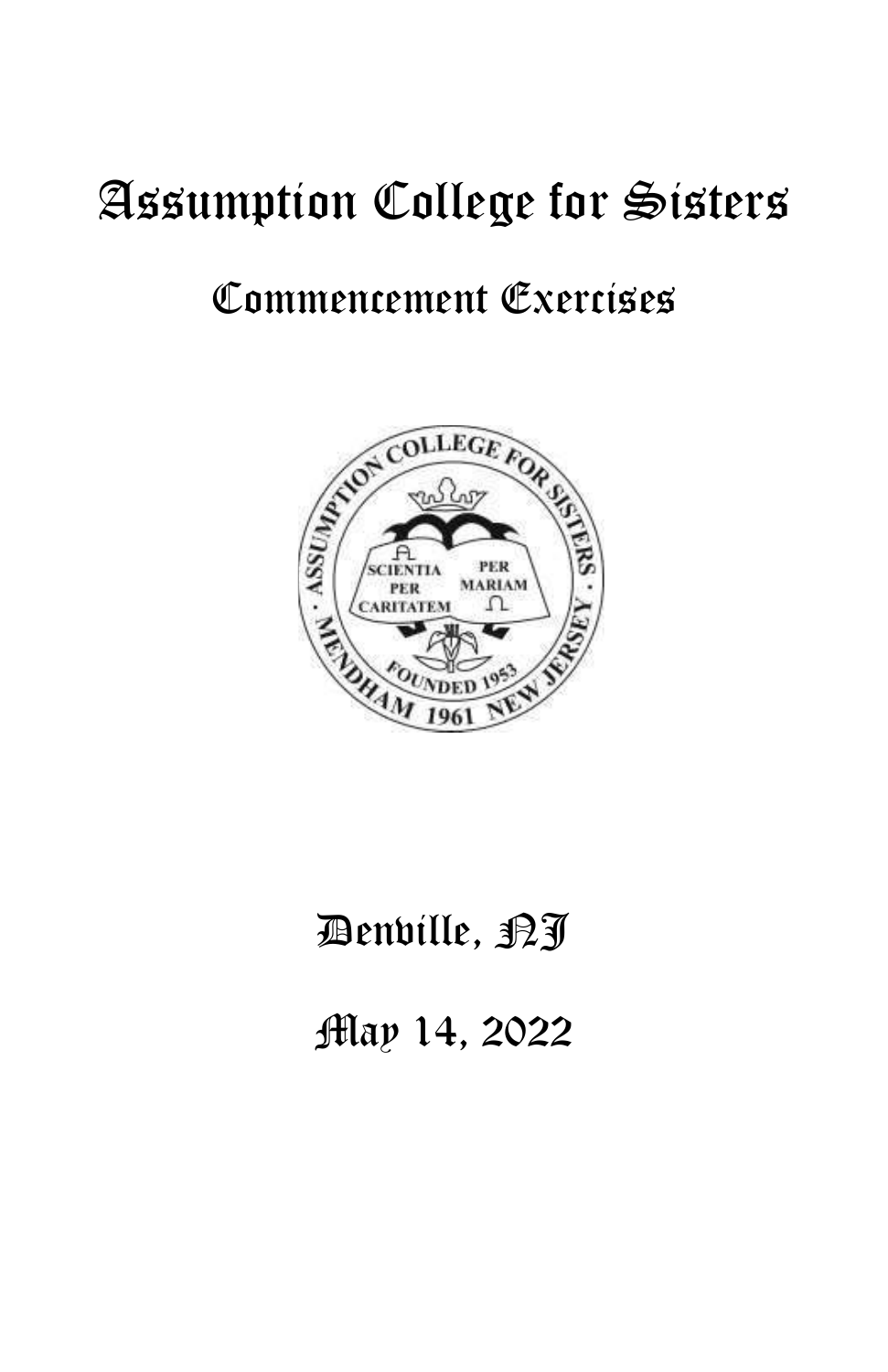### Graduates

#### Associate in Arts Degree

*Sister Maria Pia Arca, SCC Sister Rachael Wakene Mshindani, SSJ Sister Mary Duyen Nguyen, FMSR Sister Martha Vi Nguyen, LHC-NT Sister Teresa Apondi Obonyo, SJJ Sister Mary Tam Pham, FMV Sister Theresa Hang Phan, LHC\_NT*

#### Certificate in Theological Studies

*Sister Nicole Daly, FMA Sister Kathleen Deighan, FMA Sister Shaila Mathai, FMA Sister Valeria Jimenez Meza, FMA Sister Thi(Amy) Nguyen, FMA Sister Claire Ramos, FMA*

**Impelled by Christ's love, Assumption College for Sisters, through education and community, forms servant leaders who transform lives. Teach a Sister…Touch the World. (Mission Statement)**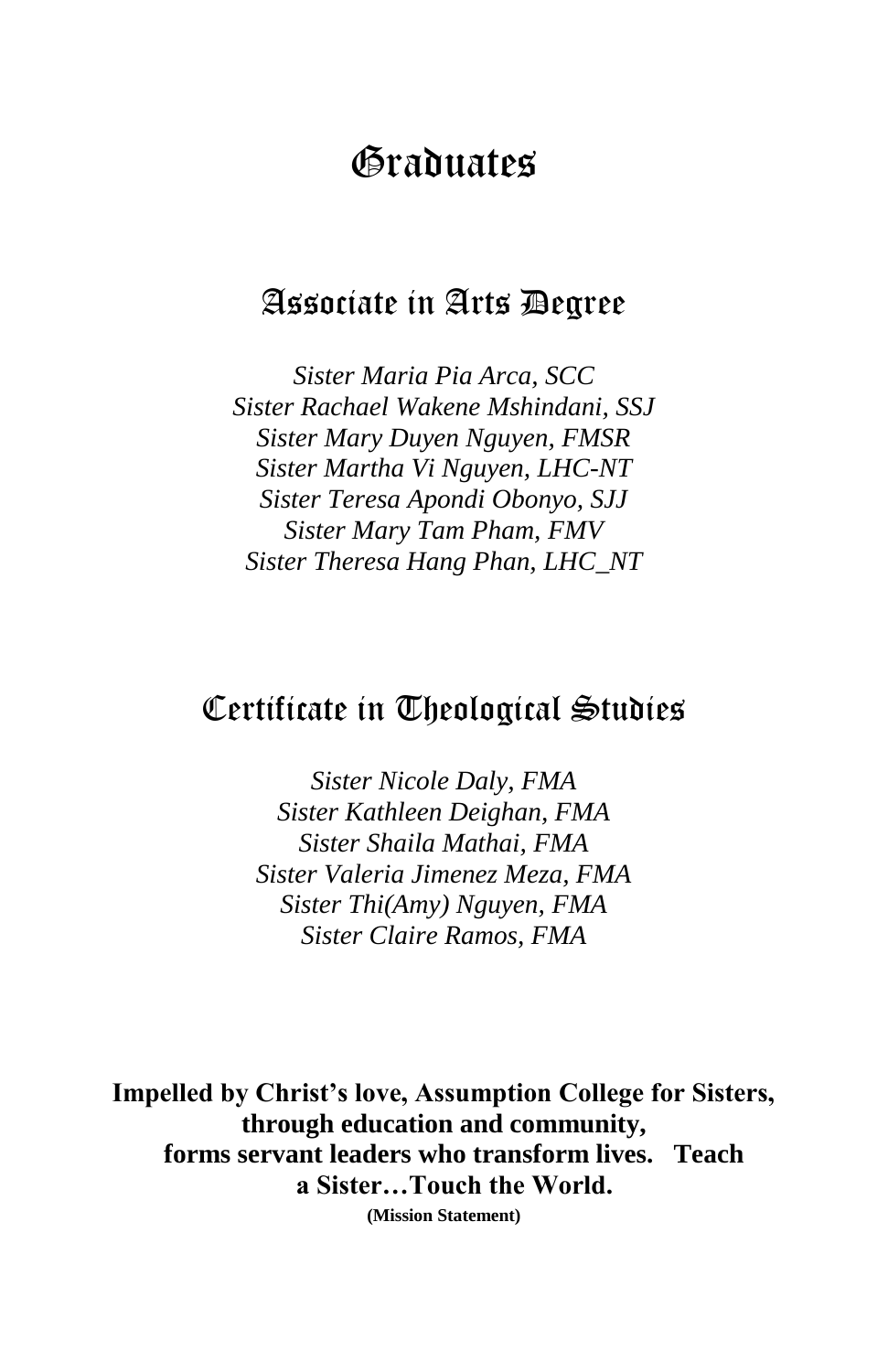Assumption College for Sisters was born from the heart of Blessed Pauline von Mallinckrodt, foundress of the Sisters of Christian Charity, a woman who strongly believed that her Sisters should not only be spiritually prepared for their ministries, but also educationally and professionally prepared.

Assumption College for Sisters, founded and sponsored by the Sisters of Christian Charity in 1953, is fully accredited by the Middle States Commission of Higher Education since 1965. Assumption Junior College was established in Mendham, NJ, to educate the young women entering the congregation. By 1962, the College, separately incorporated and licensed by the State of New Jersey to confer an Associate in Arts degree, became Assumption College for Sisters.

In subsequent years, the College opened its doors to religious women from neighboring congregations as well as to lay men and women. In the late 1990s the College began receiving requests from religious congregations in developing nations for assistance in educating their young Sisters.

In response to that need, Assumption College for Sisters now totally sponsors 20 Sisters from developing nations each year, providing education, room, and board, plus a wonderful sense of community.

The student body of Assumption College for Sisters today is comprised of Sisters of Christian Charity and Salesian Sisters, Franciscan Sisters of St. Elizabeth, Sisters of Divine Vocation as well as Sisters from the countries of Kenya, Latvia, Mexico, Mozambique, Peru, Tanzania, Uganda and Vietnam.

Upon graduation, these Sisters minister in the United States or in their native lands. Thus we say, **"Teach a Sister…Touch the** 

#### **World."**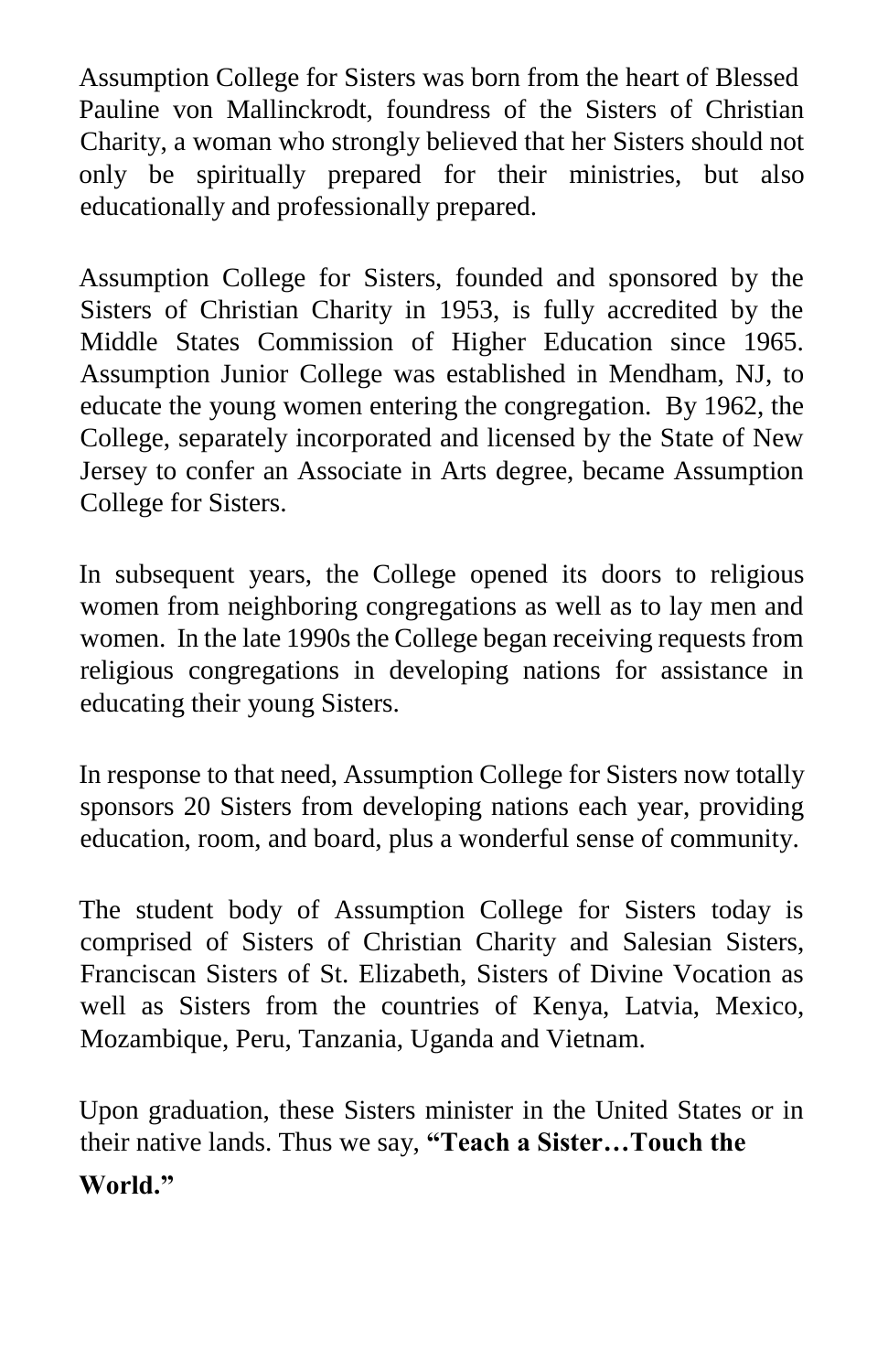### Mass of Celebration

| <b>Celebrants: Rev. Martin Glynn</b>                                | Pastor, St. Mary's Church, Denville and visiting Clergy |                                                                |
|---------------------------------------------------------------------|---------------------------------------------------------|----------------------------------------------------------------|
| Cross bearer:                                                       | Sister Theresa Hang Phan, LHC-NT                        |                                                                |
| Candles:                                                            | Sister Maria Pia Arca, SCC                              |                                                                |
|                                                                     | Sister Martha Vi Nguyen, LHC-NT                         |                                                                |
| Program                                                             |                                                         |                                                                |
| <b>Processional into Church</b>                                     |                                                         | "Pomp and Circumstance"                                        |
|                                                                     |                                                         |                                                                |
| <b>Welcome/Introductions</b>                                        |                                                         | Sister Teresa Bruno, SC                                        |
|                                                                     |                                                         |                                                                |
| <b>Introduction of Commencement Speaker</b>                         |                                                         | Sister Joseph Spring, SCC                                      |
|                                                                     |                                                         |                                                                |
| <b>Commencement Address</b>                                         |                                                         | Sister Maria Pascuzzi, CSJ                                     |
|                                                                     |                                                         |                                                                |
| <b>Alumna of the Year Award</b>                                     |                                                         | Sister Marie Cecilia Landis, SCC                               |
|                                                                     |                                                         |                                                                |
|                                                                     |                                                         | Presentation of Candidates for Degrees Sister Teresa Bruno, SC |
|                                                                     |                                                         |                                                                |
| <b>Conferring of Diplomas</b>                                       |                                                         | Sister Joseph Spring, SCC                                      |
| Presentation of Candidates for Certificates Sister Teresa Bruno, SC |                                                         |                                                                |
|                                                                     |                                                         |                                                                |
| <b>Conferring of Certificates</b>                                   |                                                         | Sister Joseph Spring, SCC                                      |
| <b>Blessing of Graduates and Certificate Recipients</b>             |                                                         |                                                                |